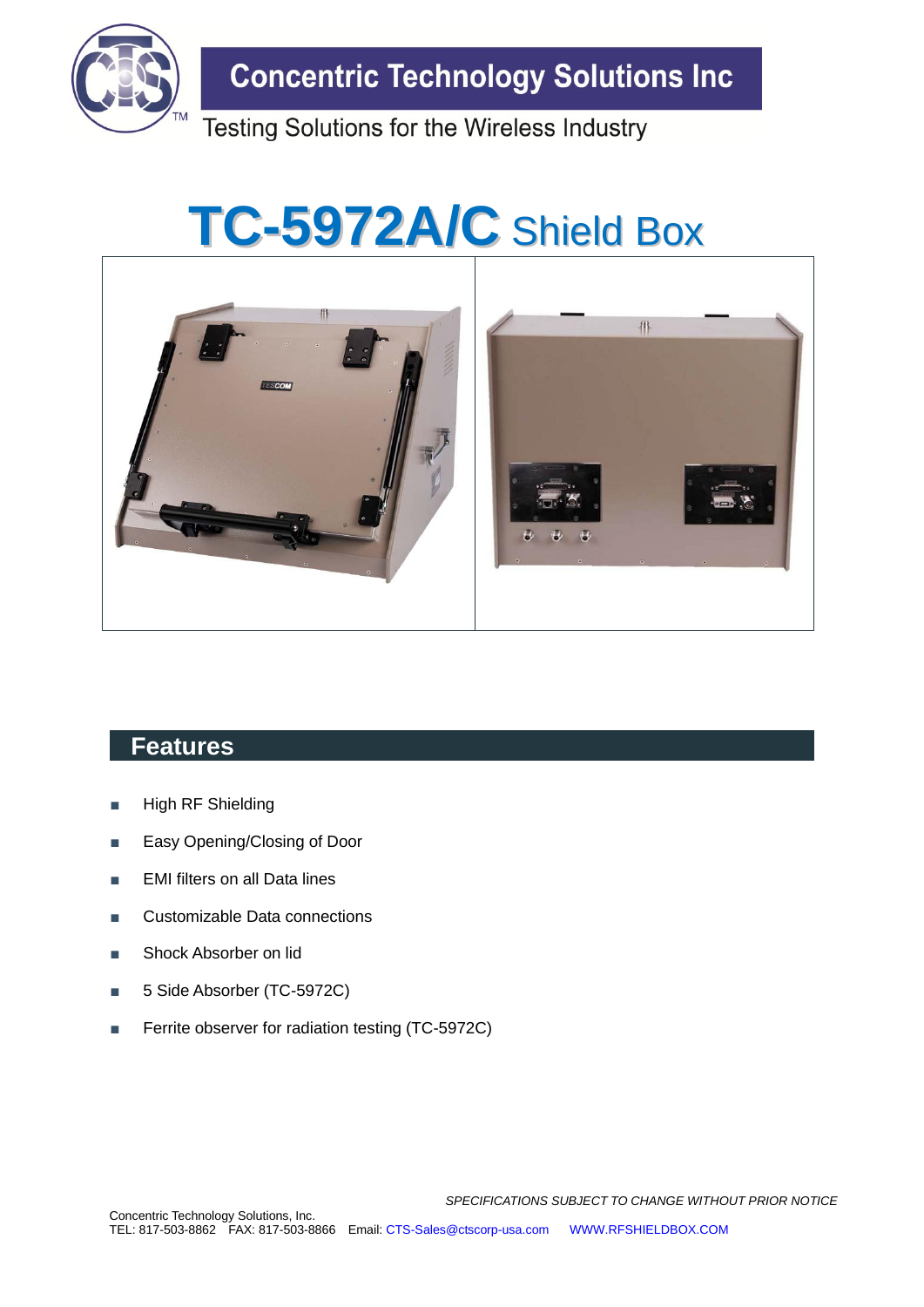

**STESCOM** 

TC-5972A/C Shield Box Data Sheet

## **Specifications**

| <b>Mechanical Specification</b> |                                                           |                                                  |  |
|---------------------------------|-----------------------------------------------------------|--------------------------------------------------|--|
| RF Connectors without module    | 4 N (f) outside and SMA (f) inside                        |                                                  |  |
| Dimension                       |                                                           |                                                  |  |
| Inside                          | 470(W) x 470(D) x 360(H) mm, 230(D)mm top side            |                                                  |  |
| Outside                         | 546(W) x 620(D) x 444(H) mm, door closed. 736(H) mm, door |                                                  |  |
|                                 | open                                                      |                                                  |  |
| Door                            | $420(W) \times 358(H)$                                    |                                                  |  |
| Weight                          |                                                           | approx. 27 kg(TC-5972A), approx. 28 kg(TC-5972C) |  |
| *Packing                        |                                                           |                                                  |  |
| <b>Size</b>                     | $810$ (W) x 630(D) x 575(H) mm                            |                                                  |  |
| Weight                          | approx. 34 kg(TC-5972A), approx. 38 kg(TC-5972C)          |                                                  |  |

\*The size or weight of a package may vary on how to pack a package.

#### **Typical RF Shielding**

The shield effectiveness below is measured when the blank panel is mounted; other I/O interface panel results a different shielding effectiveness of the shield box.

| 100 to 2000 MHz  | $> 70$ dB |
|------------------|-----------|
| 2000 to 3000 MHz | > 60 dB   |
| 3000 to 6000 MHz | $>$ 55 dB |

## **Ordering Information**

| <b>Order Number</b> | <b>Description</b>                               |
|---------------------|--------------------------------------------------|
| TC-5972A            | <b>Shield Box (including accessories bellow)</b> |
|                     | <b>Operating Manual</b>                          |
|                     | <b>Test Report</b>                               |
|                     | RG400S, $N(m)$ to $N(m)$ cable, 1 m, 1 pc        |
| TC-5972C            | <b>Shield Box (including accessories bellow)</b> |
|                     | <b>Operating Manual</b>                          |
|                     | <b>Test Report</b>                               |
|                     | RG400S, $N(m)$ to $N(m)$ cable, 1 m, 1 pc        |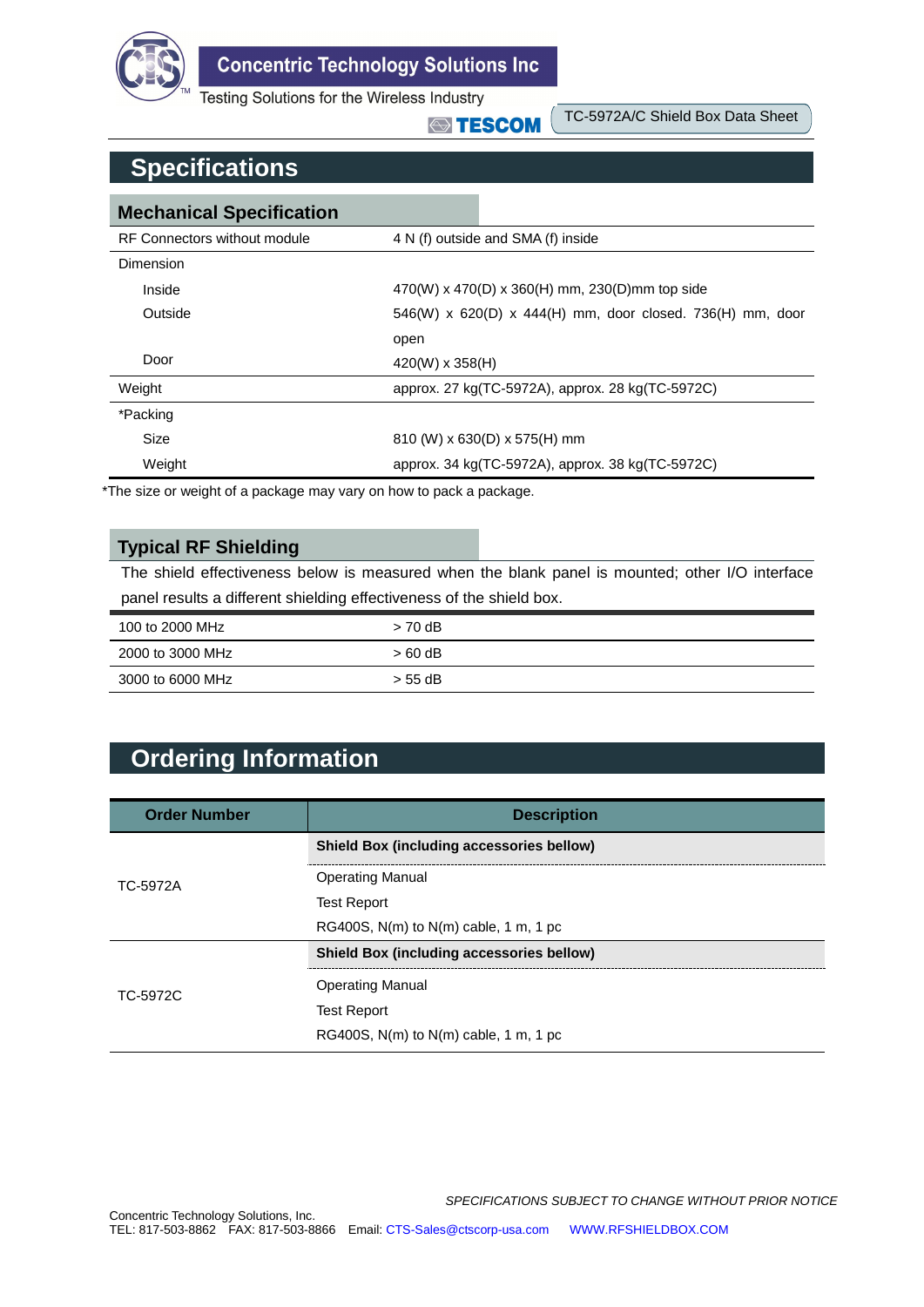

**STESCOM** 

TC-5972A/C Shield Box Data Sheet

#### **I/O Interface Panel**

|                                                  | <b>Order</b>  | <b>Configuration</b>                                                                                                                                                                                                              |
|--------------------------------------------------|---------------|-----------------------------------------------------------------------------------------------------------------------------------------------------------------------------------------------------------------------------------|
|                                                  | <b>Number</b> |                                                                                                                                                                                                                                   |
| ⊕<br>⊕<br>⊕<br>⊕                                 | M5970C01A     | • *Shielding Effectiveness: >70 dB from 0.1 to 2 GHz,<br>>60 dB from 2 to 3 GHz, >55 dB from 3 to 6 GHz                                                                                                                           |
| ⊕<br>⊕<br>$\oplus$<br>⊕                          |               |                                                                                                                                                                                                                                   |
| <b>Blank Panel</b>                               |               |                                                                                                                                                                                                                                   |
| O)<br>Ø.<br>ø<br>83<br>Ø<br>e                    | M5970C02A     | • *Shielding Effectiveness:>70 dB from 0.1 to 3 GHz,<br>>60 dB from 3 to 6 GHz<br>• 1 N (f) outside and SMA (f) inside<br>• AC Inlet, 100 VAC~300 VAC, 10 A                                                                       |
| <b>RF and AC Power Panel</b>                     |               |                                                                                                                                                                                                                                   |
| ö<br>ö<br>o<br>---------<br>ö                    | M5970C03A     | • *Shielding Effectiveness:>60 dB from 0.1 to 3 GHz,<br>>55 dB from 3 to 6 GHz<br>• 1 N (f) outside and SMA (f) inside<br>• RJ-45 outside and inside, 10 pF Pi filter<br>• One DB25(p) outside, DB25(s) inside, 1000 pF Pi filter |
| RF and RJ45, DB25<br><b>Data Interface Panel</b> |               |                                                                                                                                                                                                                                   |
| 繳<br>ø<br>o<br>$\circ$<br>$\circ$<br>ö           | M5970C04A     | • *Shielding Effectiveness:>60 dB from 0.1 to 3 GHz,<br>>55 dB from 3 to 6 GHz<br>• 1 N (f) outside and SMA (f) inside<br>• USB outside and inside<br>• One DB25(p) outside, DB25(s) inside, 1000 pF Pi filter                    |
| RF and USB, DB25<br>Data Interface Panel         |               |                                                                                                                                                                                                                                   |

\*Each shielding effectiveness is measured when each I/O interface panel, which is shown above, is mounted.